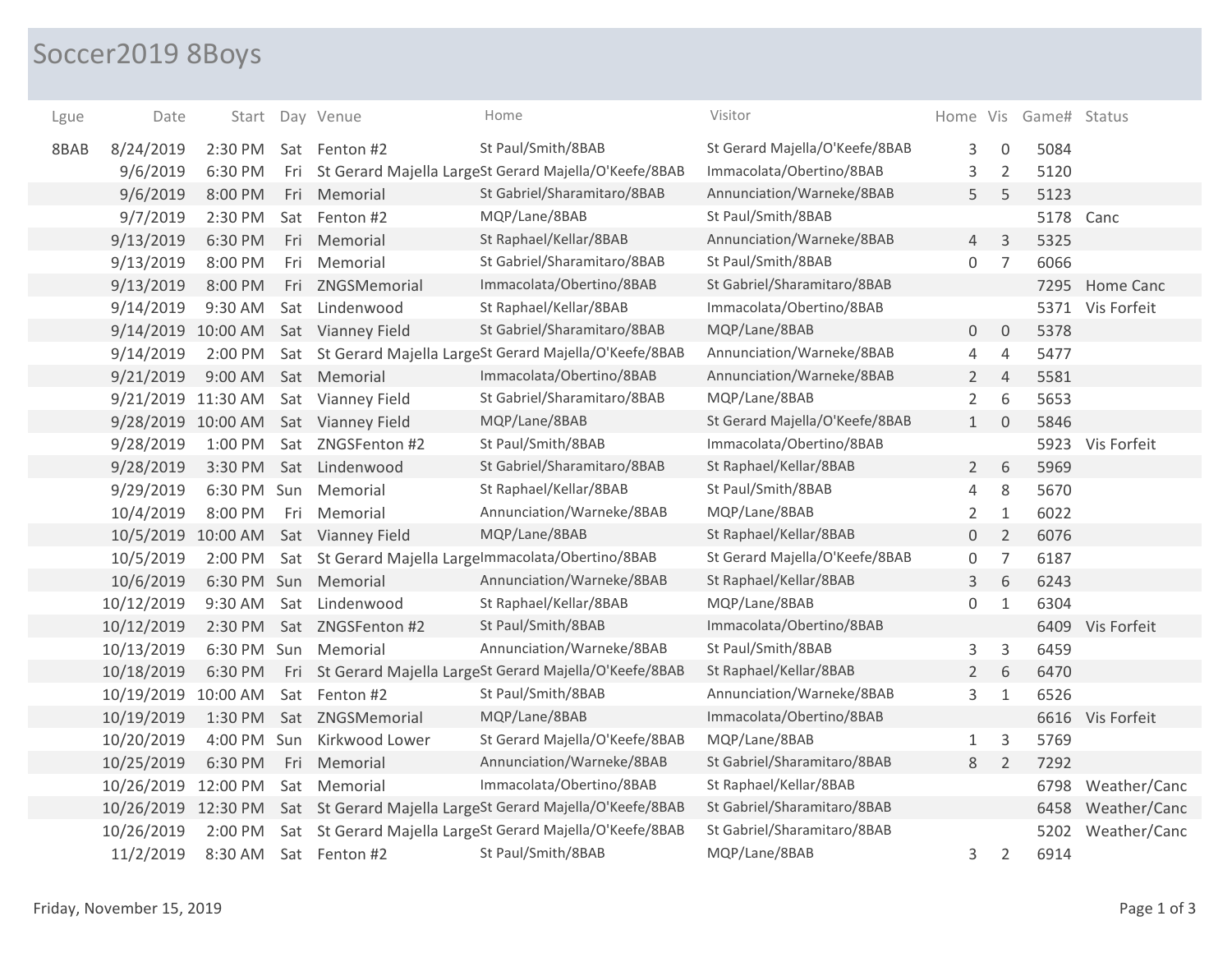| Lgue | Date                |          |     | Start Day Venue                              | Home                                                                                                        | Visitor                           |                |                | Home Vis Game# Status |  |
|------|---------------------|----------|-----|----------------------------------------------|-------------------------------------------------------------------------------------------------------------|-----------------------------------|----------------|----------------|-----------------------|--|
| 8BAB | 11/2/2019           |          |     | 9:30 AM Sat Lindenwood                       | St Raphael/Kellar/8BAB                                                                                      | St Gerard Majella/O'Keefe/8BAB    | 4              | $\overline{2}$ | 6945                  |  |
|      | 11/2/2019           | 12:00 PM |     | Sat Memorial                                 | Immacolata/Obertino/8BAB                                                                                    | Annunciation/Warneke/8BAB         | 3              | 4              | 7005                  |  |
|      | 11/9/2019           | 8:30 AM  |     | Sat Fenton #2                                | St Paul/Smith/8BAB                                                                                          | St Gabriel/Sharamitaro/8BAB       |                |                | 7110                  |  |
| 8BCD | 8/24/2019           | 9:00 AM  |     | Sat Lower Wehner                             | St John Paul II/Schumann/8BCD                                                                               | St Marg of Scotland/Lawyer/8BCD   | 3              | 3              | 5015                  |  |
|      | 8/24/2019           |          |     | 1:30 PM Sat Memorial                         | Holy Redeemer/Oliver/8BCD/F                                                                                 | St Michael/Lauter/8BCD            | 3              | $\mathbf{1}$   | 5071                  |  |
|      | 8/24/2019           | 4:00 PM  |     | Sat Chaminade                                | Our Lady of the Pillar/Huber/8BCD                                                                           | St Frances Cabrini/Wilson/8BCD    | 6              | $\overline{2}$ | 5095                  |  |
|      | 9/7/2019            | 9:00 AM  |     | Sat Lower Wehner                             | St John Paul II/Schumann/8BCD                                                                               | Our Lady of Lourdes/Glarner/8BCD  | 5              | 6              | 5148                  |  |
|      | 9/7/2019            | 12:30 PM |     |                                              | Sat St Gerard Majella LargeSt Marg of Scotland/Lawyer/8BCD                                                  | Our Lady of the Pillar/Huber/8BCD | 3              | 7              | 5235                  |  |
|      | 9/7/2019            |          |     | 3:00 PM Sat Memorial                         | Holy Redeemer/Oliver/8BCD/F                                                                                 | St Frances Cabrini/Wilson/8BCD    | 9              | 1              | 5272                  |  |
|      | 9/14/2019           |          |     |                                              | 9:30 AM Sat St Gerard Majella LargeOur Lady of Lourdes/Glarner/8BCD St Mary Magdalen/Ritter/8BCD            |                                   | $\overline{0}$ | $\overline{2}$ | 5372                  |  |
|      | 9/14/2019 10:30 AM  |          |     | Sat Chaminade                                | Our Lady of the Pillar/Huber/8BCD St Michael/Lauter/8BCD                                                    |                                   | 7              | $\mathbf 0$    | 5398                  |  |
|      |                     |          |     | 9/14/2019 11:00 AM Sat Lindenwood            | Loyola Academy/Brion/8BCD                                                                                   | St Marg of Scotland/Lawyer/8BCD   | $\overline{0}$ | $\overline{4}$ | 5407                  |  |
|      | 9/14/2019           | 1:30 PM  |     | Sat Memorial                                 | St Frances Cabrini/Wilson/8BCD                                                                              | St John Paul II/Schumann/8BCD     | 4              | 4              | 5459                  |  |
|      | 9/15/2019           |          |     | 12:00 PM Sun Odenwald #2                     | St Mary Magdalen/Ritter/8BCD                                                                                | St Michael/Lauter/8BCD            | 5              | $\mathbf{3}$   | 5862                  |  |
|      | 9/21/2019           |          |     | 9:00 AM Sat Lower Wehner                     | St Michael/Lauter/8BCD                                                                                      | Holy Redeemer/Oliver/8BCD/H       | 3              | 4              | 5580                  |  |
|      |                     |          |     |                                              | 9/21/2019 11:30 AM Sat Heman #3 (Midland AvtOur Lady of Lourdes/Glarner/8BCD St Frances Cabrini/Wilson/8BCD |                                   |                |                | 5647                  |  |
|      | 9/21/2019           | 12:00 PM | Sat | Memorial                                     | Holy Redeemer/Oliver/8BCD/F                                                                                 | Loyola Academy/Brion/8BCD         | 8              | $\overline{0}$ | 5662                  |  |
|      | 9/21/2019           |          |     | 4:00 PM Sat Chaminade                        | Our Lady of the Pillar/Huber/8BCD St John Paul II/Schumann/8BCD                                             |                                   | 5              | 3              | 5723                  |  |
|      |                     |          |     | 9/22/2019 12:30 PM Sun St John Paul II Upper | Loyola Academy/Brion/8BCD                                                                                   | St John Paul II/Schumann/8BCD     | $\mathbf{1}$   | 5              | 5754                  |  |
|      |                     |          |     |                                              | 9/28/2019 10:00 AM Sat Heman #3 (Midland AveOur Lady of the Pillar/Huber/8BCD                               | Our Lady of Lourdes/Glarner/8BCD  |                |                | 5842                  |  |
|      | 9/28/2019 12:00 PM  |          |     | Sat Memorial                                 | St Mary Magdalen/Ritter/8BCD                                                                                | Holy Redeemer/Oliver/8BCD/H       | $\mathbf{1}$   | $\mathbf{1}$   | 5904                  |  |
|      |                     |          |     | 9/28/2019 12:30 PM Sat Lindenwood            | St Marg of Scotland/Lawyer/8BCD                                                                             | Our Lady of Lourdes/Glarner/8BCD  | 5              | $\overline{2}$ | 5911                  |  |
|      | 9/28/2019           |          |     | 3:00 PM Sat Lower Wehner                     | Holy Redeemer/Oliver/8BCD/F                                                                                 | St John Paul II/Schumann/8BCD     | 6              | $\mathbf{1}$   | 5959                  |  |
|      | 9/29/2019           |          |     | 12:00 PM Sun Odenwald #2                     | St Frances Cabrini/Wilson/8BCD                                                                              | St Mary Magdalen/Ritter/8BCD      | $\mathbf 0$    | 5              | 5492                  |  |
|      | 10/5/2019           | 9:00 AM  |     | Sat Lower Wehner                             | St John Paul II/Schumann/8BCD                                                                               | Loyola Academy/Brion/8BCD         | 3              | $\mathbf{1}$   | 6044                  |  |
|      | 10/5/2019           | 9:00 AM  |     | Sat Memorial                                 | Our Lady of the Pillar/Huber/8BCD                                                                           | Holy Redeemer/Oliver/8BCD/F       | 3              | $\mathbf{1}$   | 6045                  |  |
|      | 10/5/2019           | 2:00 PM  |     | Sat Lindenwood                               | St Mary Magdalen/Ritter/8BCD                                                                                | St Frances Cabrini/Wilson/8BCD    | 7              | $\mathbf{1}$   | 6186                  |  |
|      | 10/5/2019           |          |     |                                              | 2:30 PM Sat Heman #3 (Midland AvtHoly Redeemer/Oliver/8BCD/H                                                | Our Lady of Lourdes/Glarner/8BCD  | 5              | $\overline{2}$ | 6192                  |  |
|      | 10/5/2019           |          |     | 3:30 PM Sat Lindenwood                       | St Marg of Scotland/Lawyer/8BCD                                                                             | St Michael/Lauter/8BCD            | 8              | 0              | 6207                  |  |
|      | 10/12/2019          |          |     | 9:00 AM Sat Lower Wehner                     | St Michael/Lauter/8BCD                                                                                      | Our Lady of Lourdes/Glarner/8BCD  | $\overline{2}$ | 5              | 6282                  |  |
|      | 10/12/2019          | 9:00 AM  | Sat | Memorial                                     | St Frances Cabrini/Wilson/8BCD                                                                              | Holy Redeemer/Oliver/8BCD/H       | 1              | 7              | 6283                  |  |
|      | 10/12/2019 11:00 AM |          | Sat | Lindenwood                                   | St Marg of Scotland/Lawyer/8BCD                                                                             | St Mary Magdalen/Ritter/8BCD      | $\mathbf{1}$   | 1              | 6338                  |  |
|      | 10/12/2019          | 12:00 PM | Sat | Memorial                                     | Holy Redeemer/Oliver/8BCD/F                                                                                 | Our Lady of the Pillar/Huber/8BCD | $\overline{2}$ | 4              | 6360                  |  |
|      | 10/19/2019          | 9:00 AM  | Sat | Lower Wehner                                 | St Michael/Lauter/8BCD                                                                                      | St Frances Cabrini/Wilson/8BCD    | 5              | 1              | 6499                  |  |
|      | 10/19/2019 11:00 AM |          | Sat | Lindenwood                                   | Loyola Academy/Brion/8BCD                                                                                   | Our Lady of the Pillar/Huber/8BCD | 0              | 3              | 6558                  |  |